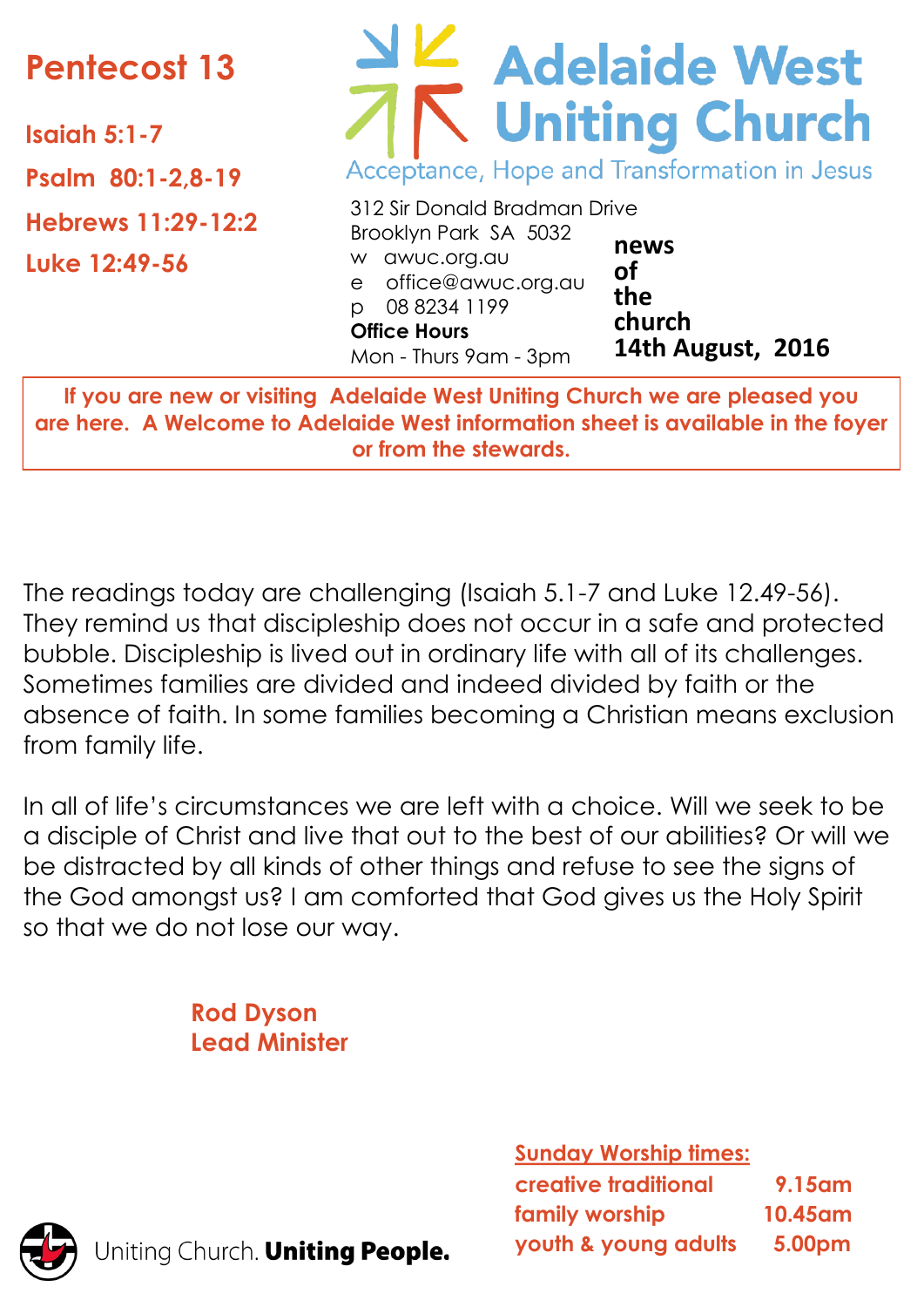

### **Welcome to Worship,**

This week in Kids' Space our Seahorses are talking about Ruth. In our Mussels, Dolphins and Orcas we are starting a four week series on "unlikely heroes". Today we are looking at Joseph, with a very special guest in the hall!!

KCO is now 4 weeks away! WOW! The theme is "Burst, Life with Jesus". Perhaps you could start talking with your families about what that might mean!! Please also continue to pray for the planning and especially for those children who will attend, that it will be a time of growing and learning in their Faith journeys.

> **Blessings Lorraine, Children and Family Pastor.**

# **A place to belong, learn to believe in & become like Jesus**

### **Engage Youth News**

Join us from 6pm **AT THE COLLEGE** for dinner (\$5), followed by games, worship, small groups and more!

### **Visit www.engageyouth.com.au**

#### **New Staff Appointments**

We have been seeking to fill the Youth and Young Adult pastor position since January this year. After advertising and interviewing twice we were not able to appoint a full time person. As we discerned a way forward two of our young adult leaders have sensed a call to step up lead at a greater capacity at Adelaide West. The Church Council have interviewed these two people and decided to appoint both of them to 1 Year Interim positions. Jack Harington has been appointed half time as the Youth Ministry Team Leader. Lauren Andris has been appointed half time as the Young Adult Ministry Team Leader. Commissioning dates will be announced later. Please support these appointments in prayer.

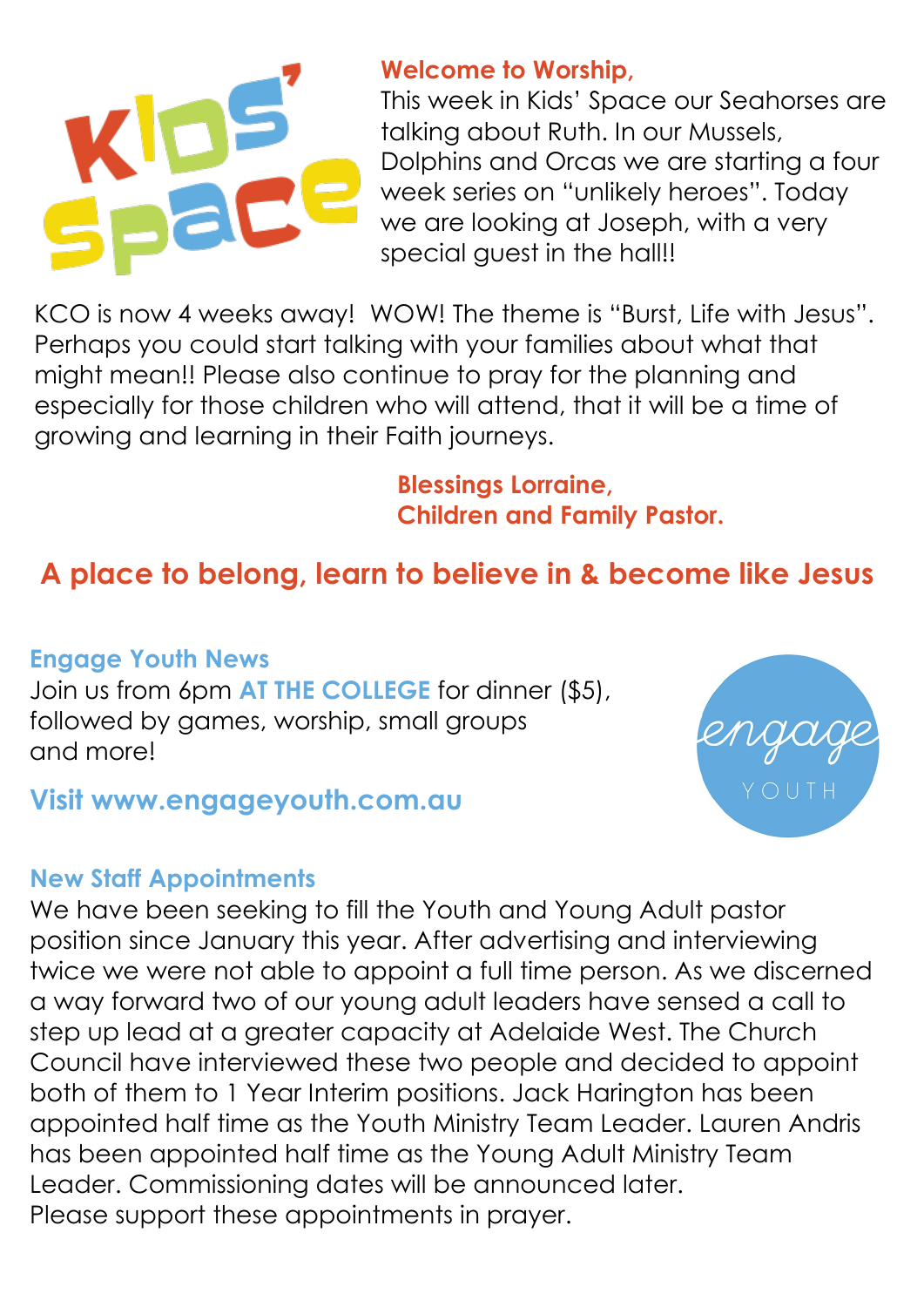# **CAN YOU HELP?**

Finda Morsay of our 10.45am congregation will be sending a container of goods to Sierra Leone on the first Friday of September, 2016. She is currently collecting goods to fill the container, and would be delighted to hear from anyone who could donate items, including:

- children's toys clothes (children's and adults) shoes (all sizes)
- kitchen items suit cases (in good condition) school bags
- computers TVs (in good condition) stackable chairs
	-
- CD/DVD players tape recorders and tapes • books, bric-a-

# brac etc

## **Please contact Finda on tel 0431 423 806 to arrange collection and storage at her home.**

The cost of sending the container is approximately \$6,000, and all donations to assist with this will be gratefully received. They can be placed in an envelope with Finda's name on the outside and put in with the offering, or handed in at the office. They will be held in an AWUC account and paid towards the container cost closer to the date.

For any further information, please contact Finda, or Meredith or Esmond Dowdy.



The next **Progressive Christianity Service** will be held on **Wednesday, 17th August at 7.00 pm** in the Chapel, when the theme will be *Worship as understood by Progressives.* You are very welcome to join with us. Please contact John Maddern or Esmond Dowdy if you require any further information.

This year, members of the Adelaide West community will be participating in World Vision's 40 hour famine. After a huge effort last year, our team managed to raise over \$5,000 for this important cause. We would love your support again this year as we take a stand to support World Vision projects around the world and help children and families break free from poverty and hunger. You can donate online at [40hf2016.everydayhero.com/au/engage](http://40hf2016.everydayhero.com/au/engage-youth)[youth](http://40hf2016.everydayhero.com/au/engage-youth) or leave cash donations at the church office. Many thanks for your support!

- 
-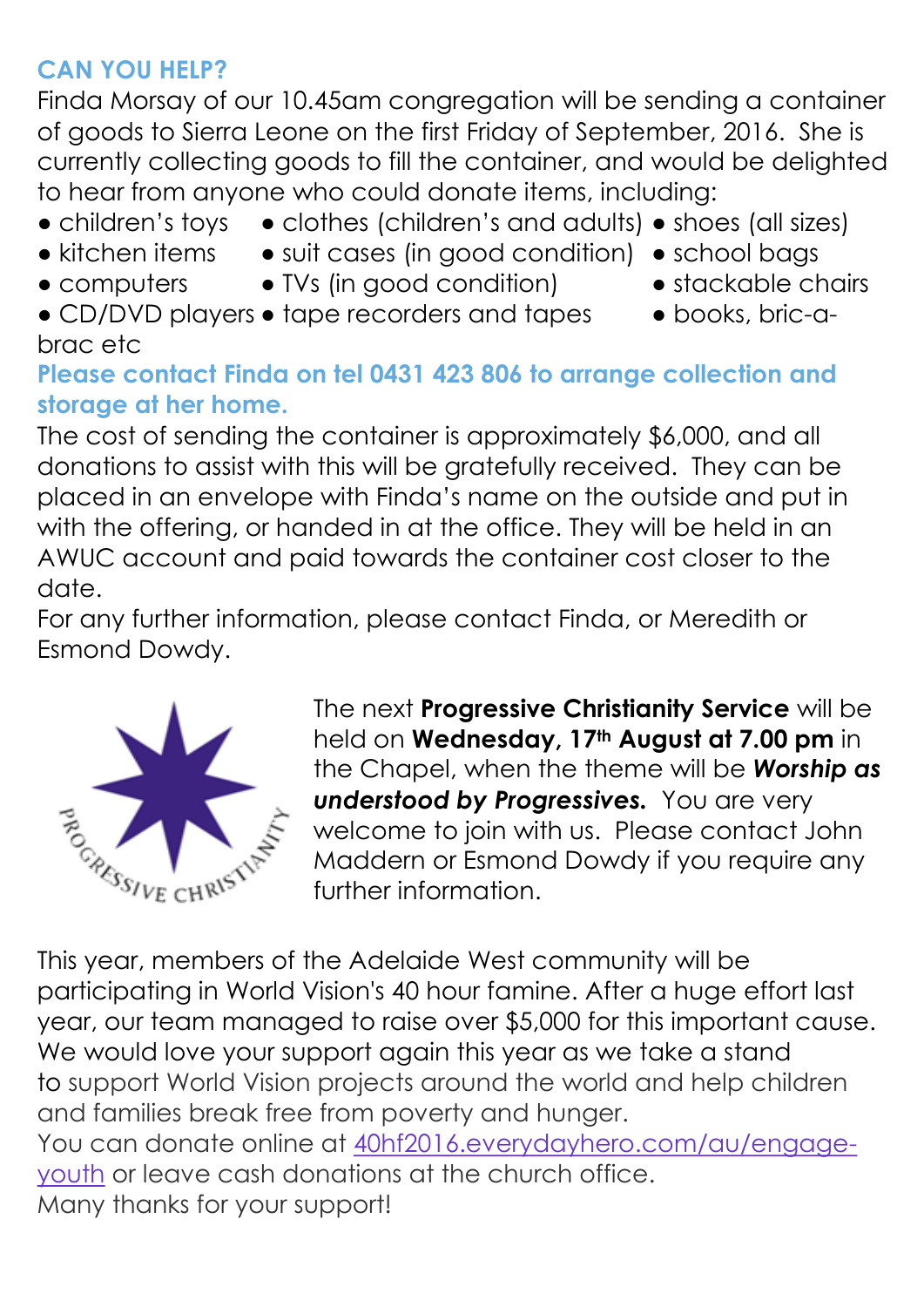## **Non-Denominational Small Group That Focuses on Life Style Issues**

Tear is an organisation that focuses on responding to the needs of poor communities around the world. A Tear small group is meeting near Marion and their next meeting is the 23rd of August at 7.30 pm. *Their next focus will be around the issues mentioned in the book 'Coming back to Earth' by Jonathon Cornford. Essays on Climate change, Cities, Agriculture, Eating and the Church. <http://www.tear.org.au/resources/climate-action-kit-group-guide>*

**Interested? See: Ben 0468 352 585 [ben.clarke@tear.org.au](mailto:ben.clarke@tear.org.au)** (new guy with dreads at 10.45 am) **or Ruth 0450 694 844**

We would love to add at least one more **bus driver** to our roster for this valuable service. A full car drivers license and a UCA police check are all that is needed. If you would like to know more about it, chat to any of our current drivers - Trevor Story, Richard Altmann, Wes Ashman or Wally Woehlert.

**If anyone is interested in a** *creative, brainstorming session* **about how we, as a diverse church, can engage with each other and the wider community over projects such as art, or tiny libraries, or tree bombing, or signage, herbs, African vegies, or any other ideas, then we want to hear from you.** *Everyone is welcome***.**

10 am – 11.30 am at AWUC garden area.

Saturday the 20 th August.

**Please chat with David or Sue Bailey, or Ruth H-G if you want to know more or see our ideas. [daveansue@outlook.com](mailto:daveansue@outlook.com) [ruthghg@gmail.com](mailto:ruthghg@gmail.com)**

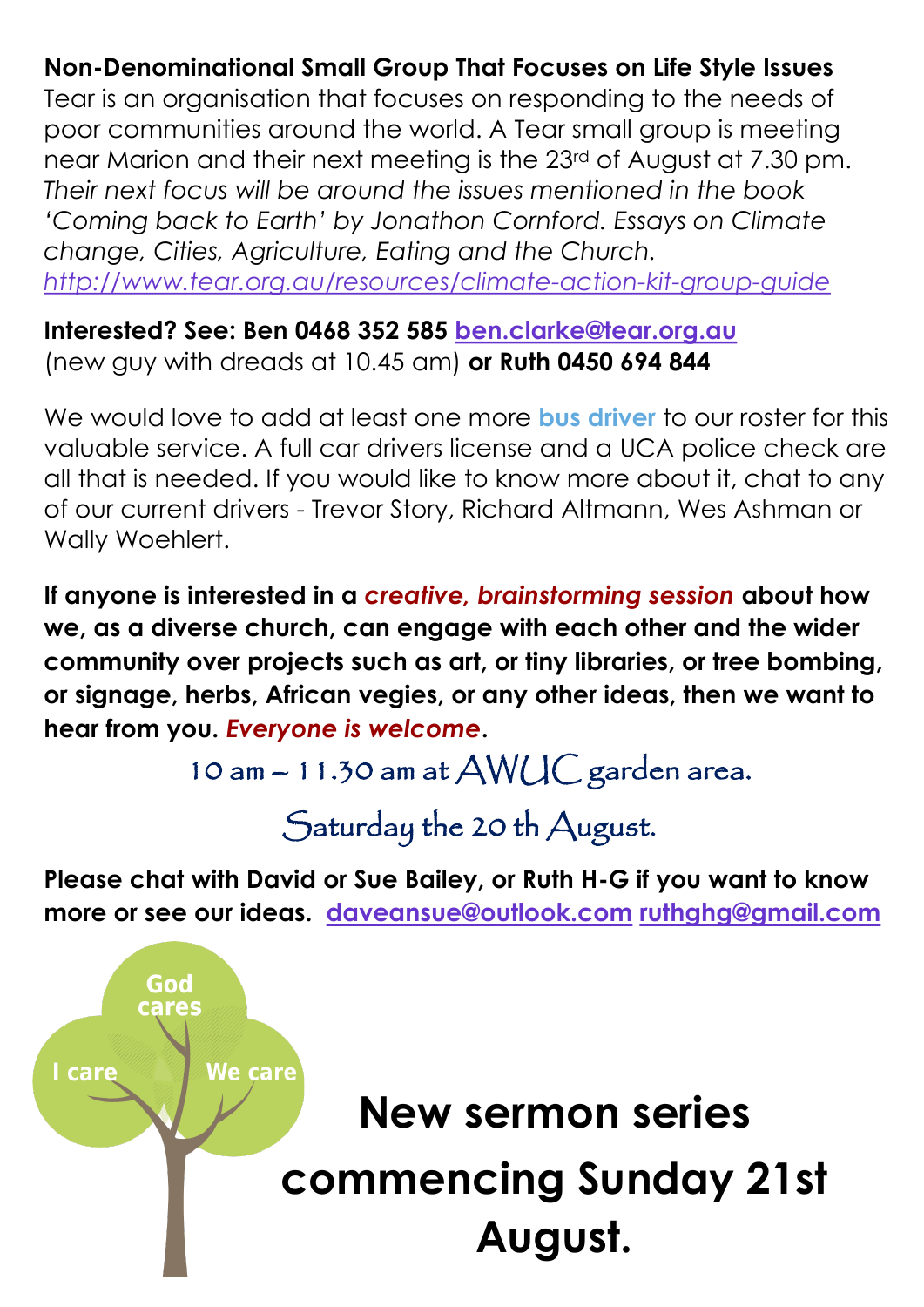# **2 weeks and counting until……. Adelaide West Uniting Church Community Fair Saturday 27th August 8:30am – 3:00pm**

Don't forget set-up day on Friday 26th as there are a variety of jobs that will need doing.

We will start set-up at 9:00am and it will finish when it is all done. Thanks to those who have volunteered to cater and serve both morning tea and lunch to our busy band of workers. It would assist catering if you could write your name on the sign up sheet for set-up.

Any budding henna artists or anyone happy to join Bailey on the Henna stall at the Fair please text Bailey: 0416 976 012 or Ruth: 0450 694 844

### **Do you have a current first aid certificate and will be at the Fair all day? Or...are there a few of you?**

Matt Cragg is happy to be available for first aid on the day but we need someone in addition on site who has a current first aid certificate.

If you can help please contact either Matt Cragg or Suzi Cousins.

# **There are still flyers and posters available...please make sure you put them up or hand them out to you families, friends and neighbours.**

Following the tradition of the abundance of cakes and fresh produce supplied by the dear members of the Adelaide West community each year, Bec Crosby and Jan Lockwood would greatly appreciate the donation of goods, may it be jam, asparagus or a delicious cake. Anything is welcome although cream topping is not allowed as there is no refrigeration available. Any further contributions or questions contact Bec on 0481 594 687